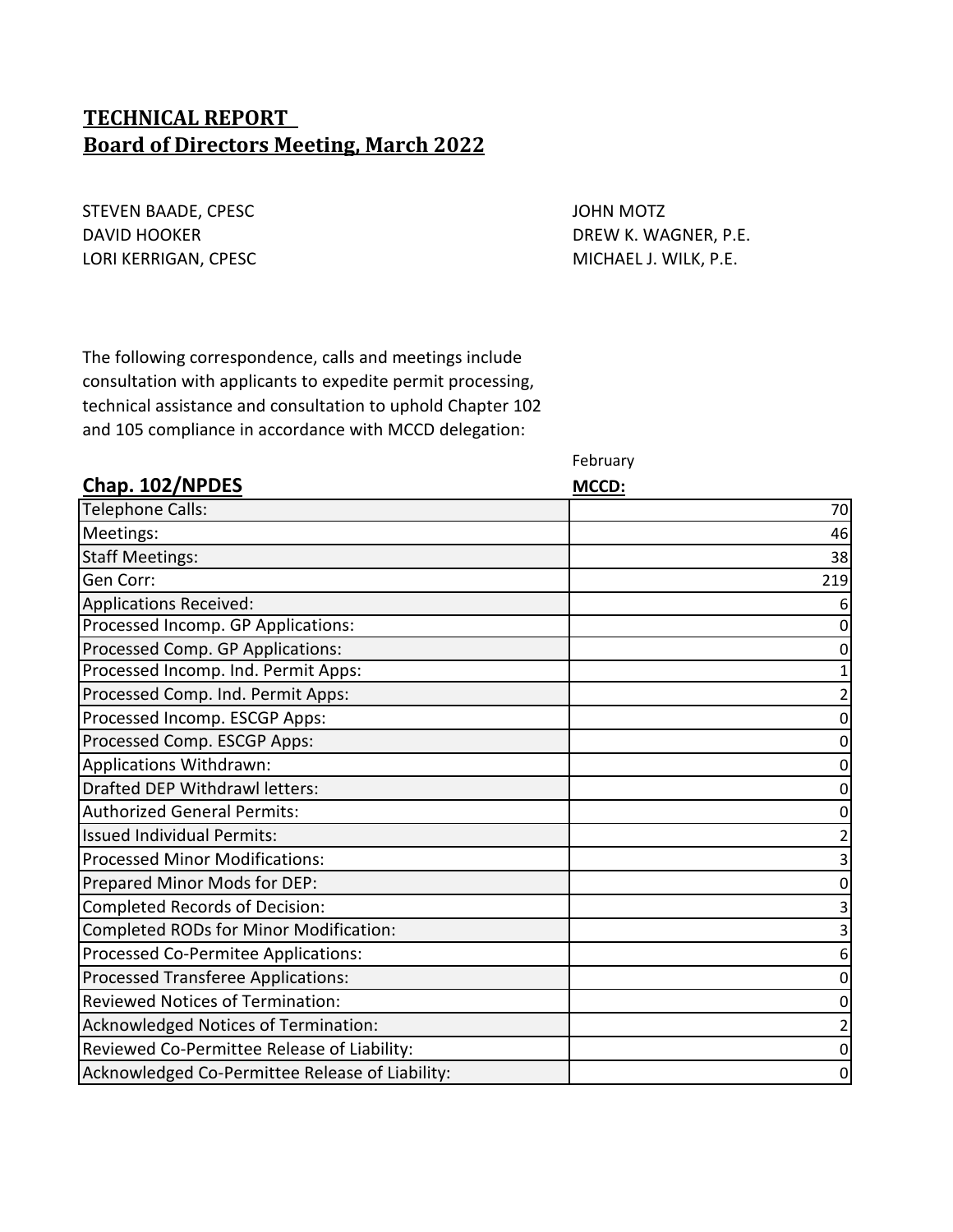|                                          | <b>Plan Reviews:</b> |
|------------------------------------------|----------------------|
| Post Construction Stormwater Management: |                      |
| <b>Erosion Sediment Control:</b>         |                      |

| Above meetings included:             | MCCD: |
|--------------------------------------|-------|
| Pre- Application Meetings:           | q     |
| Buffer/Act 167 Meetings:             |       |
| Plan review meetings:                | 9     |
| Meetings with DEP:                   |       |
| Elevated Review meetings:            |       |
| Pre-Construction meetings:           | 9     |
| Technical Assistance Calls:          |       |
| Tech/compliance assistance meetings: |       |

# **Above staff meetings included:**

| Meetings to discuss PCSM issues with P.E.:            |  |
|-------------------------------------------------------|--|
| P.E. technical assistance meetings to the tech staff: |  |

# **Chapter 105 Activities:**

| Telephone Calls:                 | 13 <sup>l</sup> |
|----------------------------------|-----------------|
| Meetings:                        |                 |
| <b>Staff Meetings:</b>           |                 |
| Gen Corr:                        | 30 <sup>1</sup> |
| <b>Received GP Applications:</b> |                 |
| <b>Reviewed GP Applications:</b> | 01              |

# **Acknowledged GPs:**

| $\frac{\text{GP-1:}}{\text{GP-2:}}$ | 0           |
|-------------------------------------|-------------|
|                                     | 0           |
| $GP-3$ :                            | $\mathbf 0$ |
| $GP-4$ :                            | 0           |
| $GP-5$ :                            | 0           |
| $GP-6$ :                            | 0           |
| $GP-7$ :                            | 0           |
| $GP-8$ :                            | 0           |
| $GP-9$ :                            | 0           |
| GP-10:                              | $\mathbf 0$ |

| <b>Withdrawn GP applications:</b> |  |
|-----------------------------------|--|
| Transferred GP applications:      |  |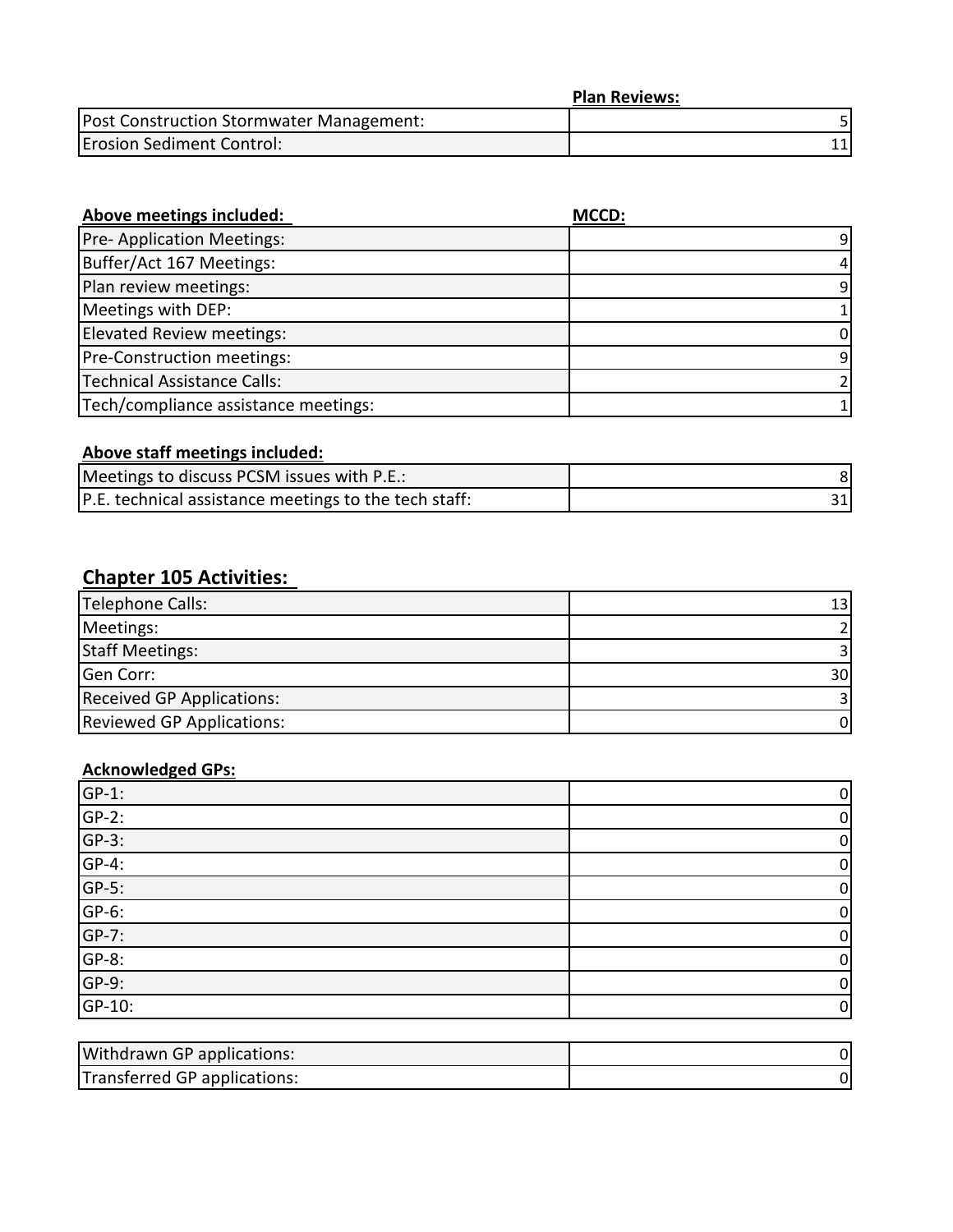# **The above included:**

| Technical Assistance Calls: |  |
|-----------------------------|--|
| Meetings:                   |  |
| #105 Site Visits            |  |

# **Dirt and Gravel/Low Volume Roads:**

| Meetings:               |   |
|-------------------------|---|
| Phone calls:            |   |
| General Correspondence: |   |
| Site Inspections:       | 6 |
| Quarry visits:          |   |
| <b>Staff Meetings:</b>  | 4 |

# **Agriculture:**

| Meetings:                  | 10I |
|----------------------------|-----|
| Telephone Calls:           |     |
| General Correspondence:    | 15  |
| Site Visits:               |     |
| Manure Management          |     |
| General Agriculature Tasks |     |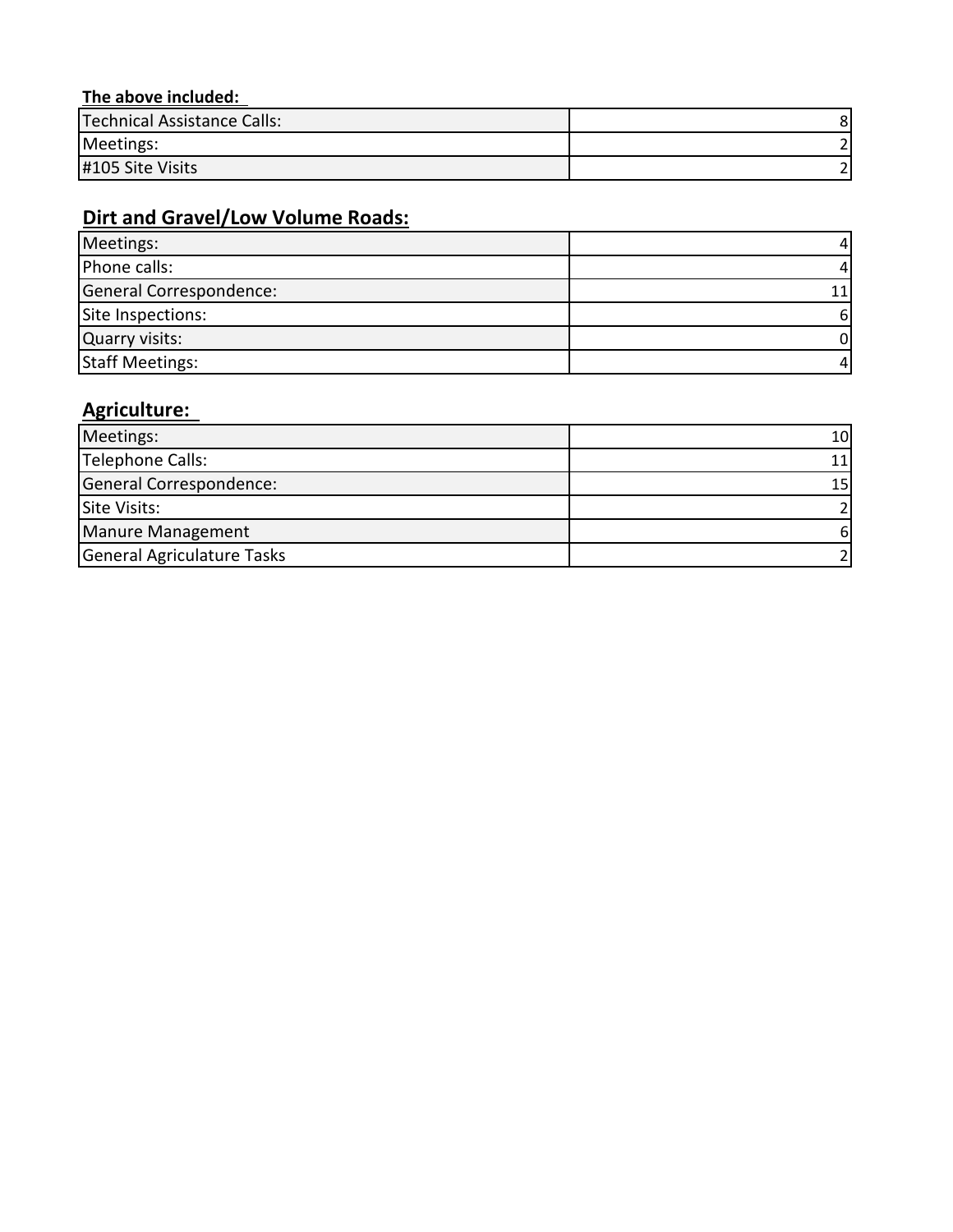## **I. CHAPTER 102 AND 105 PA DEP DELEGATION AGREEMENTS ON-SITE INSPECTIONS/COMPLAINT HANDLING**

1. One on-site inspection, Complaint, Mousseau Lot-SR534/Fine Line (Polk)- Rock Entrance installed. Lot cleared and grubbed with no E&S BMPs/plan. Owner has submitted plan. IR 1 sent.

2. One on-site inspection, Routine, Gorman Bank Protection/E.F. Possinger (Hamilton) – Approximately 120' of R-6 riprap placed on bank of Appenzell Creek without Chapter 105 permit. 105 IR sent. Chapter 102 IR sent to contractor.

3. One on-site inspection, Complaint, Heagy Fill Site-Howeytown Rd (Middle Smithfield) –Fill from NJ graded on approximately ¾ acre of lot near Tim's Swamp. No E&S BMPs or plans. IR 1 sent.<br>4. Four on-site inspections, Compl

Complaint, Castle Rock Acres (Middle Smithfield) – Four lots with fill material from NJ-one owner referred several neighbors: 136 Rock Dr/Cannetti- Fill in wetland. 105 IR sent. 137 Rock Dr/Ryan- Fill in wetland. 105 IR sent. 156 Rock Dr/Fuentes- Loads dumped adjacent to wetland. IR pending contact with owner. 172 Rock Dr/Caballeros- Fill graded around house. No wetlands. 102 IR to be sent.

5. One on-site inspection, Complaint, Gobinram Fill Site- Jackson Dr (Middle Smithfield) – fill graded around house on small lot. No BMPs or plan. 102 IR to be sent.

6. One on-site inspection, Complaint, Foxwood Campground Improvements and<br>Fill (Smithfield) - Approximately 200+ loads of fill imported to Fill (Smithfield) – Approximately 200+ loads of fill imported to campground from New Jersey with no documentation or source of fill provided to MCCD. 6 acres of earth disturbance without obtaining NPDES permit. Sediment discharged into waters of the Commonwealth. Site is currently in violation. IR 1 sent with Notice of Violation.

7. One on-site inspection, Complaint, 179 Heck Road Fill site (Polk) – Fill imported from New Jersey without documentation or receipts. No E&S Plan onsite. IR 1 sent

8. One on-site inspection, Complaint, 580 Interchange Road Grading (Polk) – Disturbance performed adjacent to PennDOT culvert without implementation of E&S BMP's or application of stabilization. IR 1 sent.

9. One on-site inspection, Complaint, Brushy Lane Private Road- Zacharias/ EMB Custom Builders (Jackson) – Minor area of disturbance lacks adequate stabilization. IR 2 sent.

## **The above OSI included 12 Inspections on 12 Sites under Pa Code Title 25 Chapter 102 and/or 105 regulations;**

- 8 Sites were Complaints;
- 1 Notice of Violation or Compliance Notice sent or pending;
- 5 Sites were referred to DEP or appropriate authority.
- 3 sites under Chapter 105

## **II. WATERSHED SPECIALIST REPORT**

Staff Meetings and Trainings

- Attended PACD 3-part Communications Webinar
- Attended Stroud Water Research Center "Tested Methods for Establishing Riparian Forested Buffers" Webinar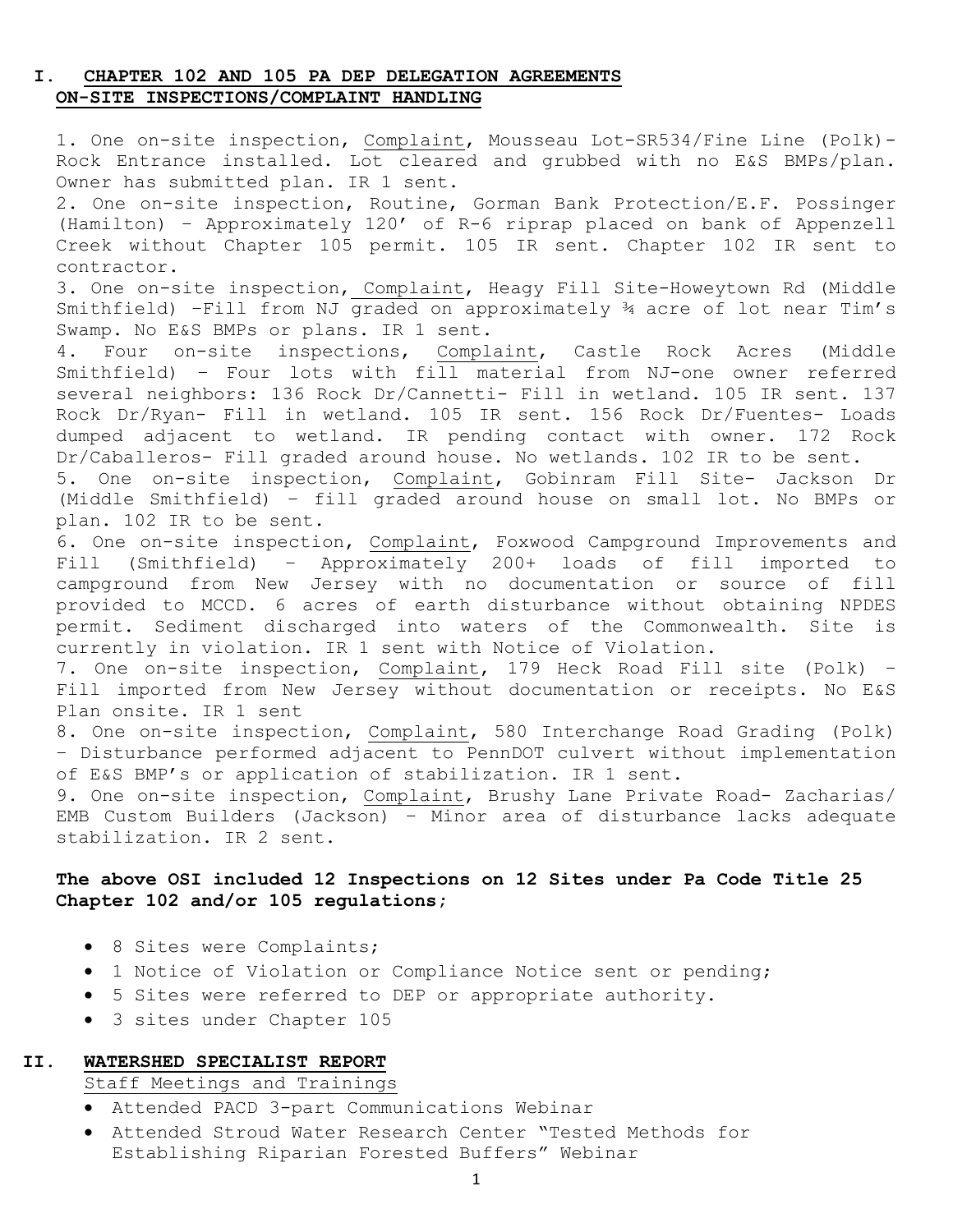- Attended virtual 2-day PACD all-staff conference
- Internal training for Water Quality Study DEP audit
- Internal training on use of MCCD Access database
- Two internal meetings regarding Nonpoint Source Pollution and Buffer Planting Workshop (NPS Workshop)
- Meeting with Monroe County Planning Commission regarding 2022 Water Quality Study

## Watershed Organization Meetings and Assistance

- Met with Master Watershed Steward (MWS) coordinator to discuss partnership role for upcoming 2022 class
- Met with MWS coordinator to discuss logistics of NPS Workshop and live stake presentation and demonstration
- Correspondence with MWS coordinator regarding use of Penn State Extension signage templates for NPS Workshop
- Meeting to discuss 2022 event/outreach planning with TCTCWA, Watershed Coalition of the Lehigh Valley, and APWC
- Correspondence with TCTCWA Executive Director regarding outreach planning
- Attended LWWMD February Board Meeting
- Attended LWWMD Strategic Planning workgroup o Assigned to Watershed Management Plan Committee
- Reviewed 2006 LWWMD Watershed Management Plan
- Correspondence with LWWMD Executive Director regarding Watershed Management Plan update
- Attended BWA roundtable at Cherry Valley Wildlife Refuge
- Correspondence with all Monroe County watershed associations requesting input on Water Quality Study site selection

### General

- Met with USFWS Cherry Valley Refuge Manager to discuss logistics of the NPS Workshop
- Developed planting plan for NPS Workshop 50 trees and 90 live stakes
- Received quotes and submitted purchase orders to Archewild and Ernst Seeds for trees and live stakes for NPS Workshop
- Received quotes and submitted purchase order to Simplex Image Solutions for NPS Workshop signage
- Submitted budget adjustment to PACD for NPS Workshop
- Developed questionnaire for NPS Workshop, received approval from PACD

#### **III. AGRICULTURE**

Act 38

- Correspondence with Wayne Conservation District regarding Northeast Nutrient Management Plan Reimbursement Program (NMP Grant)
- Correspondence with NRCS regarding NMP grant
- Correspondence with landowners regarding NMP Grant
- Two farm visits to discuss NMP Grant enrollment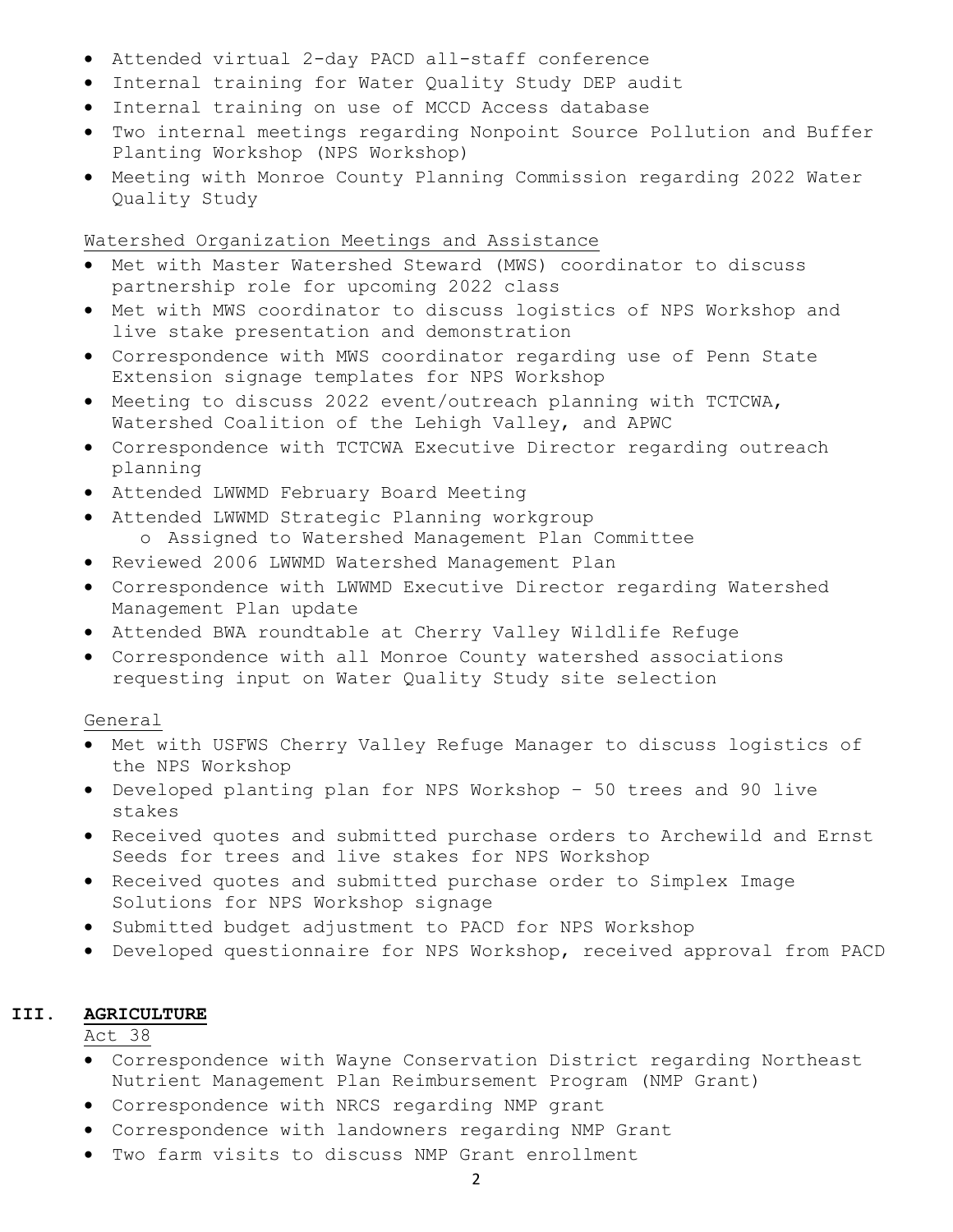o Farmers signed on to program, paperwork sent to WCD for processing

## Farm to School

- Five internal meetings regarding curriculum planning and Ag Day logistics and supplies
- Sent out Ag Day vendor outreach email
- General correspondence with Stroudsburg High School staff, potential exhibitors and stakeholders regarding Ag Day
- Drafted Ag Day vendor form
- Received quotes for Ag Day banner
- Submitted grant budget modification to USDA
- Submitted No-Cost Extension and Program Modification to USDA
- Prepared agenda and task list for Farm to School Stakeholders meeting
- Hosted Farm to School Stakeholders meeting

### General Agriculture Tasks

- Correspondence with farmer regarding 2022 REAP application
- Attended virtual 2022 Conservation District and PA Agency Ag Meeting

### **IV. DIRT AND GRAVEL/LOW VOLUME ROADS**

- Reviewed and commented on proposed updated program stream crossing policy.
- Attended three webinars on updated stream crossing policy.
- Held a pre-application meeting for a potential project in Polk Twp.
- Visited potential stream crossing training sites for CDGRS trainings.

## **V. MISCELLANEOUS**

- Prepared the 2022 105 logs for use.
- Train new office assistant and RCS staff
- Archive GIS project with DEP and MCPC
- Public notice and website update for Act 167 Hearing
- Attended Quarterly Regulated community forum
- Multiple staff attended Access Training for New Employees
- PAG-01 Clean Water Academy course and Webinar
- Access Database Updates for Project Archiving
- Prepared PCSM Spreadsheet Presentation for DEP Training
- Prepared Presentation Outline for MCCD May Workshop
- Multiple staff attended two day PACD virtual Staff Conference
- Attended Chapter 105 DEP E-Permitting updates webinar
- Internal water quality study meeting between MCCD and MCPC
- Researched & coordinated professional services for 2022 WQ study
- Provided internal WQ study training to MCCD staff in preparation for DEP audit
- Provided training to new technician on SOP's and Chapter 102 regulations